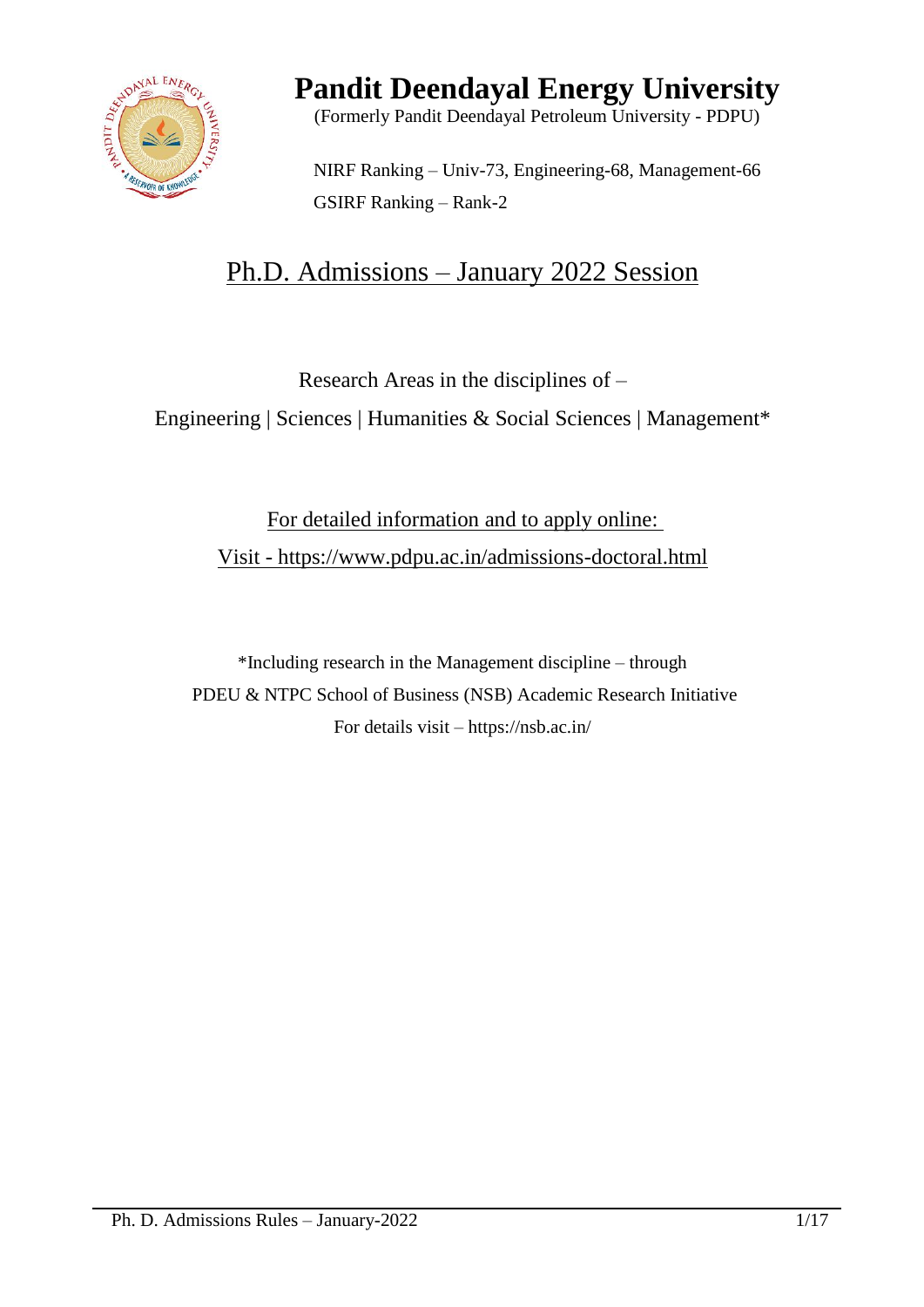## **CONTENTS:**

| 9. |  |
|----|--|
|    |  |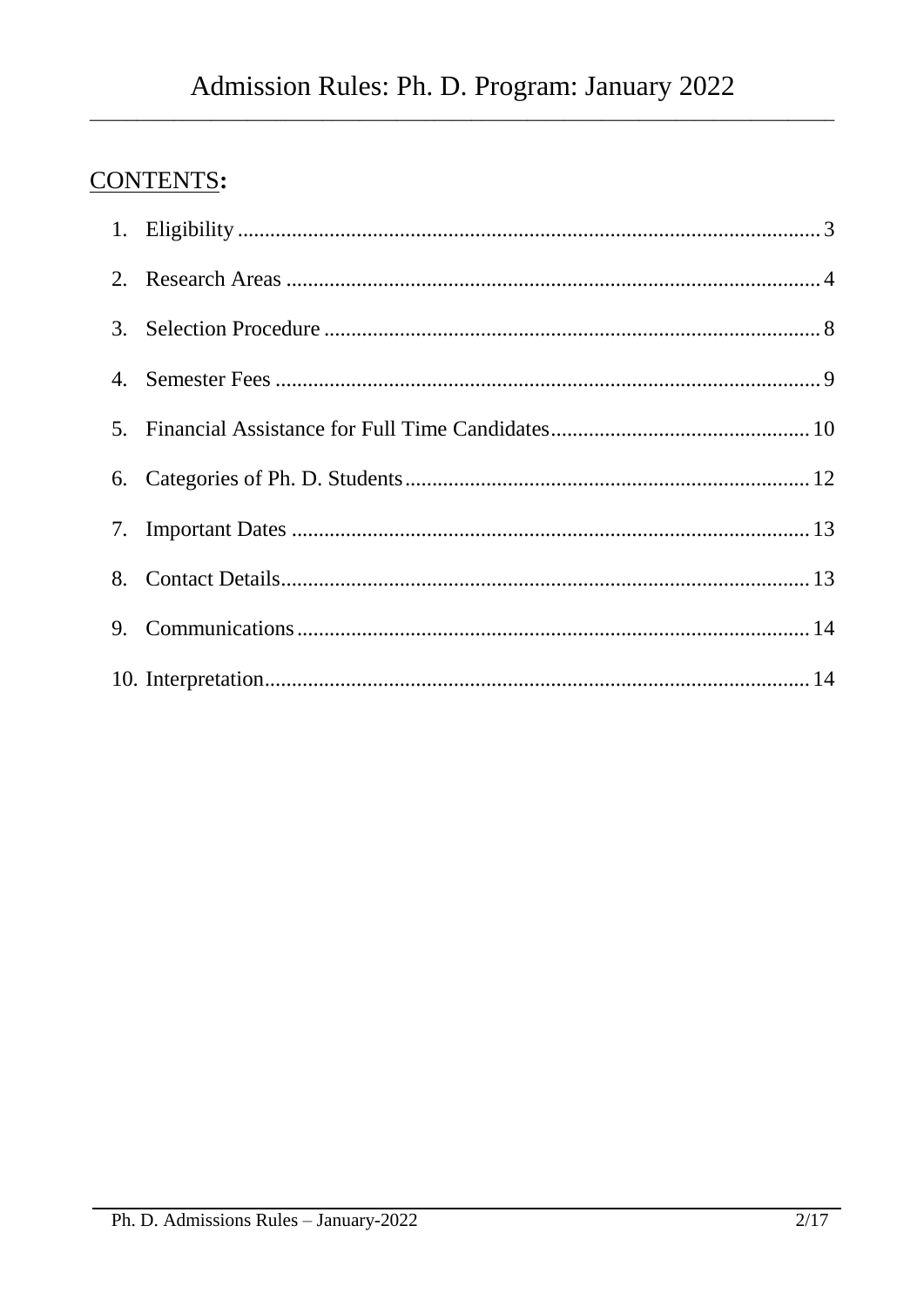## <span id="page-2-0"></span>1. ELIGIBILITY

A student seeking an admission to Ph. D. Programme of the University is required to have minimum educational qualification as mentioned hereunder. Each of the Master Degrees referred therein is to be on the basis of minimum two year programme.

*Master's or a professional degree equivalent to it by the corresponding statutory regulatory body with 55% marks in aggregate or its equivalent grade 'B' in UGC 7 point scale, (or an equivalent grade in a different point scale) or an equivalent degree from a foreign educational institution accredited by an approved Assessment & Accreditation Agency. Relaxation of 5% of marks, from 55% to 50%, or an equivalent relaxation of grade, may be allowed for those belonging to SC / ST / OBC (non-creamy layer) / differently-abled candidates & other categories of candidates as per the decisions of the Commission from time to time.*

## For research in Engineering / Technology

M. Tech. / M. E. / M. Sc. (Tech.) or its equivalent along with Four Year Graduation as recognized by UGC / AICTE in appropriate area.

## For research in Sciences

M. Sc. degree or its equivalent as recognized by UGC in appropriate area.

## For research in Management

M. B. A. / M. Tech. / M. E. / A. C. A. / A. I. C. W. A. / A. C. S. level or its equivalent as recognized by UGC / AICTE in appropriate area.

#### For research related to Liberal Studies

Master's Degree or its equivalent as recognized by UGC in appropriate area.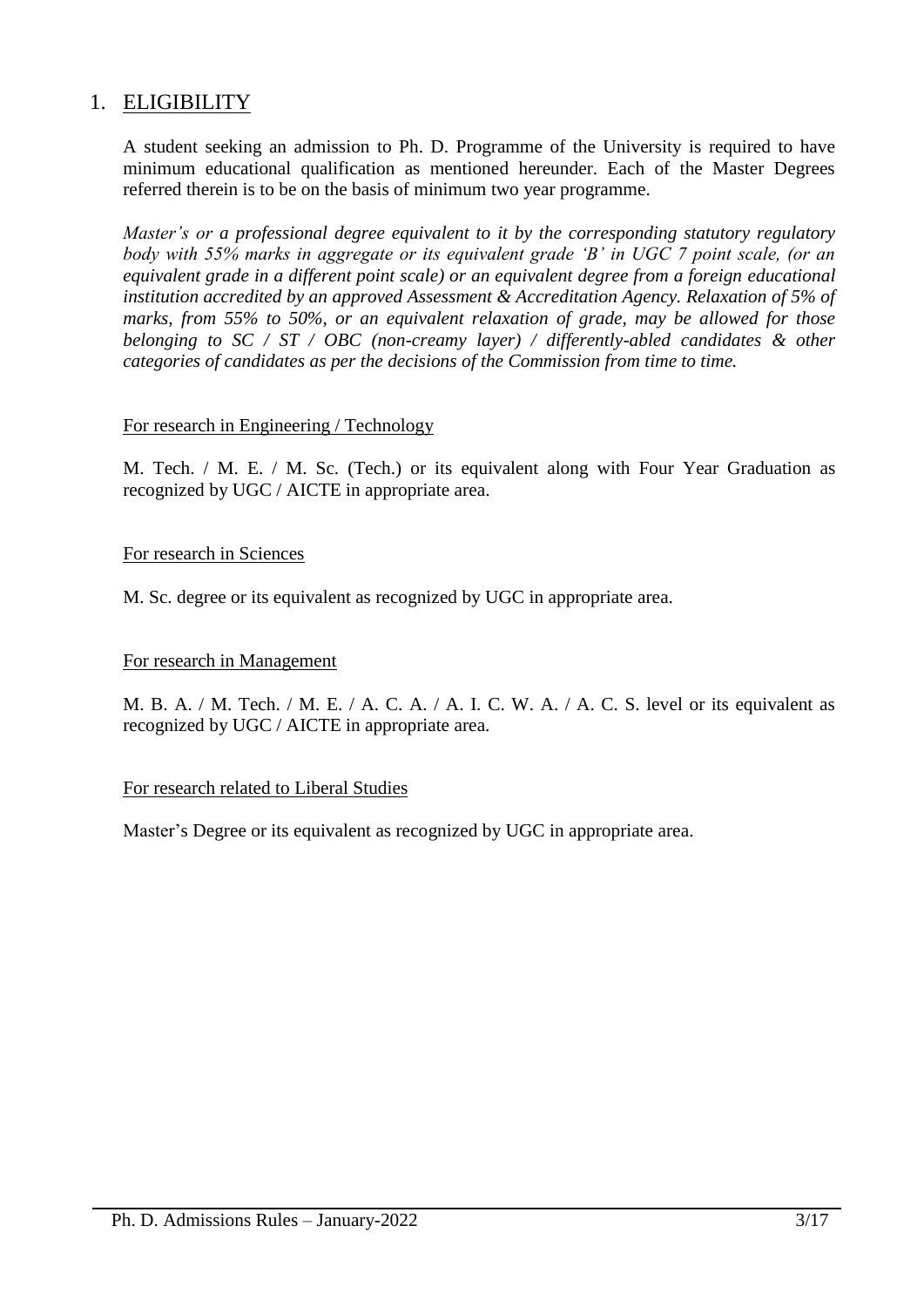## <span id="page-3-0"></span>2. RESEARCH AREAS

## FACULTY OF ENGG. & TECHNOLOGY

## *Solar Energy:*

Compound semiconductor thin films materials and silicon for high-efficiency homo and heterojunction Photovoltaic Solar Cell. High Energy density Li ion battery and Super capacitors, DSSC, Solid state DSSC based on perovskite, Organic Solar Cells, Solid Oxide Fuel Cells, Computational material science for solar cell including optimization of optical and electrical properties, Photocatalytic Water Purification, Photocatalytic CO2 capture, Photocatalytic and Electrocatalytic Hydrogen Generation, PV plant performance, Energy policy and regulation and Data validation of megawatt scale Solar PV power plant. Perovskite solar Cell, Solar Photovoltaic in Agriculture.

## *Mechanical Engineering***:**

#### Thermal Engineering**:**

Renewable Energy: Biodiesel, Wind energy, Solar hybrid technology, Solar thermal applications, marine renewable energy. Hydrogen Energy, CO2 Capture and Recycling, Recycling of E-waste, Industrial waste, and Li-ion batteries.

#### Thermal and Fluid Engineering**:**

Water desalinization, Thermal comfort, Advanced refrigeration system, tri-generation, Industrial effluent treatments. Computational fluid dynamics (CFD), Fluid flow control, control theory, Fluid Flow Instability and Hydrodynamics, Transition and Turbulent flows, CFD applications: IC engines and alternative fuels, material processing**,** Heat and fluid flow, Melting and Solidification, Microstructure modelling, Natural convection, Rayleigh-Bernard convection, Direct Numerical Simulations, Cavitation studies.

Energy storage - Li ion batteries, Na ion batteries, Battery chemistry, thermal management, automotive applications. Nano Materials: Synthesis, Chemistry, and performance correlation studies

#### Thermal System Design**:**

Thermal system design and optimization, Exergy analysis of thermal system, waste heat recovery, Thermal system design for enhancing heat transfer rates for extremely high heat flux applications.

#### Design Engineering**:**

Finite Element Analysis, Additive Manufacturing/Rapid Prototyping, Innovative and creative materials for rapid prototyping processes, Numerical and Experimental investigations of Fused Filament Extrusion techniques. Composite materials, computational mechanics of materials: stress analysis and optimization, Mathematical modelling of advanced materials, optimization, continuum damage mechanics, Stress Analysis, Vibration based fault diagnosis and condition monitoring, Signal and Image Processing for state identification of components, Machine learning and Artificial intelligence application in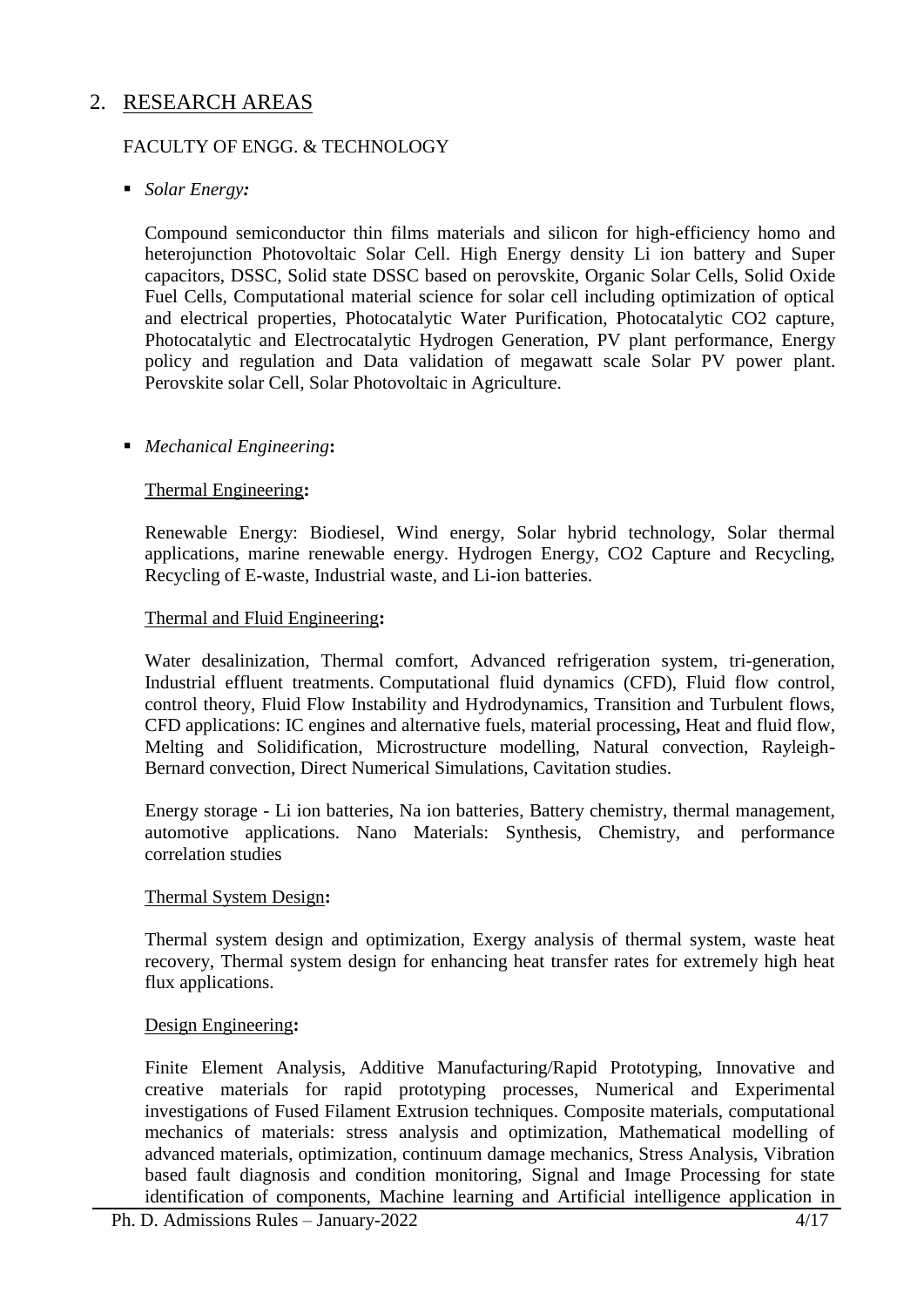design of components, Optimization techniques. Tribology, Fluid film lubrication, surface texturing, smart lubricants. Nonlinear dynamics, sandwich structures, smart materials. Failure analysis and Mechanical behaviour of materials, small scale specimen testing technique.

## Manufacturing and Industrial Engineering**:**

Additive manufacturing, Wire Arc Additive Manufacturing, Ultrasonic additive manufacturing and Solid State Additive Manufacturing., EDM wire cut, EDM; surfacing and electrochemical machining; , Electro-chemical discharge machining (ECDM), Wire-ECDM, Electro-chemical deburring, Friction Stir welding and processing of materials, Numerical modelling and simulation of manufacturing processes, Lithium ion batteries, Tools and Coatings, Microwave processing of materials, Laser processing of materials, Corrosion and Coatings, Electrochemical machining and 3D printing, Micro machining, Surface texturing and metrology, Wear, Friction & Tribology, Super plasticity, wear behavior of surface composites, friction surfacing, hybrid welding, Metal cored and flux cored arc welding, Flux assisted TIG welding, Laser welding & ultrasonic welding. Advanced Product Inspection using Image processing, Industry 4.0 applications in manufacturing.

#### Industrial Management**:**

Project Management; Operation & Supply Chain Management; Materials & Procurement Management; Quality & Reliability Management.

#### Entrepreneurship**:**

Micro Small & Medium Enterprise; Entrepreneurship; Innovation.

*Electrical Engineering:*

Electrical Power Systems, Power System Protection, High Voltage Engineering, EHV AC and HVDC system, Power Quality, Power system stability and control, Distributed generation, Integration of Renewable Energy sources with grid, Smart grids and micro grids, smart buildings, optimization in power system, Cyber security, IoT and data analytics in power system, Electrical machines Power electronics and drives, Instrumentation and modern control systems.

## *Chemical Engineering:*

Industrial Decarbonization: Carbon dioxide abatement for Environment (Carbon Capture and Utilization Technology for Clean energy), Energy Efficient  $CO<sub>2</sub>$  Separation Processes, Nanotechnology:- Novel Nanomaterials synthesis and applications, Nano Enhanced Phase Change materials for storage applications, Deep Eutectic Solvents/Ionic liquids synthesis and applications; Bio-fuels and biodiesel; Advancement on waste water treatment; Membrane preparation and its characterization, membrane separation for gas and liquid application, synthesis and application of functional materials, Catalysis and reaction engineering for hydrocarbon oxidations, Utilization of biomass-for fine chemicals, Solid waste management:- Recycling and Reuse. Geothermal-Solar hybrid desalination system, Groundwater quality assessment for Sustainable Development, Artificial Intelligence and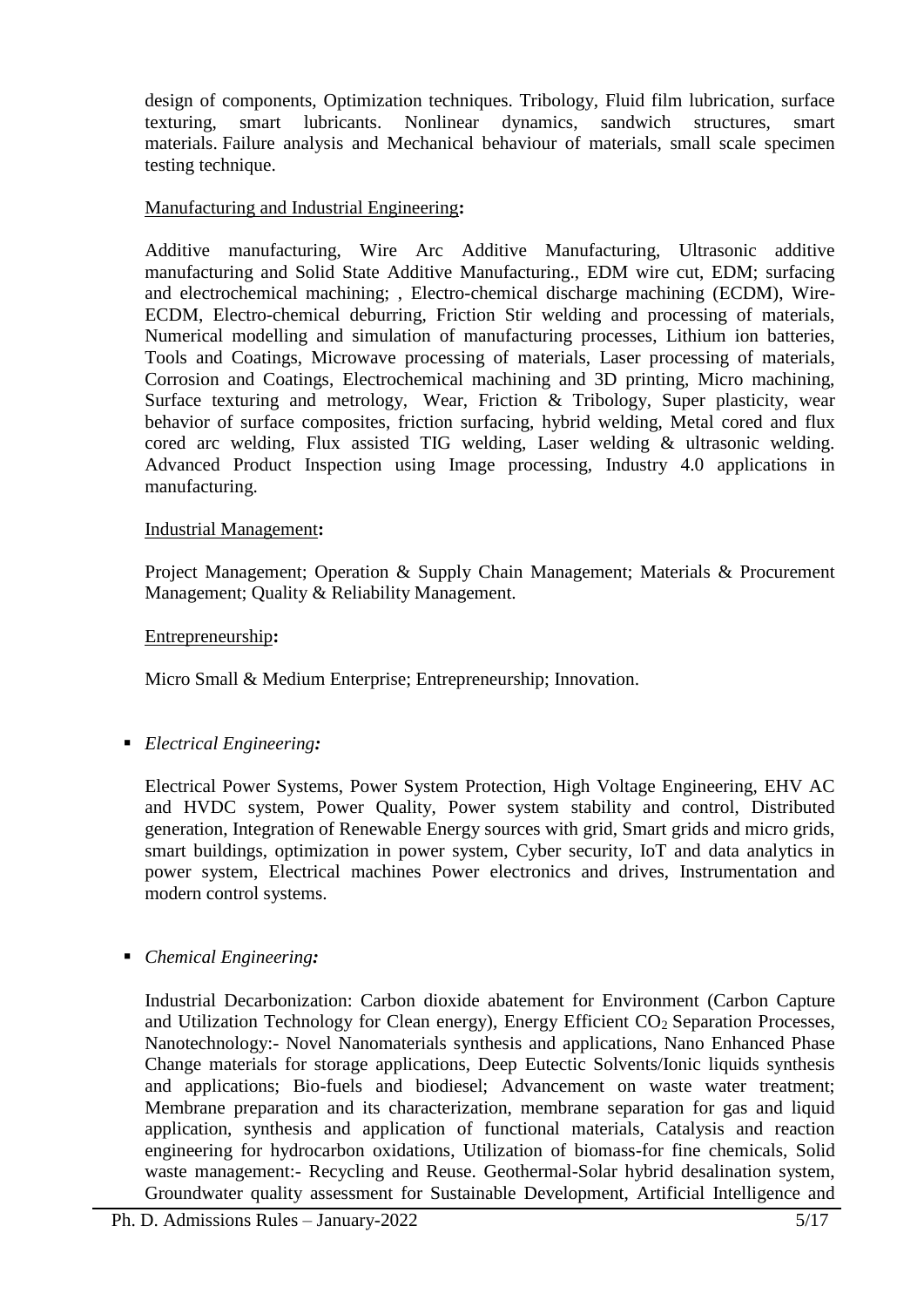Machine Learning in Groundwater quality assessment and prediction, Molecular simulation studies of structure, dynamics and thermodynamics of polymers in solutions, Macromolecular self-assembly studies via molecular simulations.

## *Civil Engineering:*

## Geotechnical Engineering**:**

Ground Improvement, Soil-Structure Interactions, Applications of Geosynthetics, Waste Management and Utilization, Geodynamics and Earthquake engineering, Seismic Hazard and Microzonation studies, Grouting, Numerical Analysis and Applications, Rock Mechanics, Tunneling and Underground Structures, Geo-environmental problems.

#### Transportation Engineering**:**

Application of AI / Machine Learning Technique in Transportation Engineering, Traffic Engineering, Utilization of Waste in Pavement, Modeling / Simulation of Traffic / Urban Planning, Construction Engineering and Management.

#### Structural Engineering**:**

Computational Solid Mechanics, Concrete, Structural Optimization, Nanotechnology in ecoefficient concrete construction, Cost Effective Green Technology in construction, Plate bending finite elements for laminated composites and functionally graded materials.

#### Construction Management**:**

Project Management, Construction Management, Building Information Modelling, Sustainable development, Risk Assessment, Applications of IoT and Cloud Computing in Construction Industry.

#### Environmental Engineering**:**

Measurement and Modeling; Atmospheric Physics and Chemistry; Climate Change; Indoor Air Pollution; Source apportionment; Carbon Isotope; Design and Development of low cost sensors; Solid waste disposal and related soil and air pollution, Water treatment / wastewater management and treatment / solid waste management.

#### Water Resources Engineering and Management**:**

Flood hazard and risk Modeling, Hydrodynamic Modeling, Flood Assessment, Watershed management, GIS and Remote Sensing Applications.

*Sciences:*

## Physics**:**

Non-linear optical materials; Bio-Materials; Transparent Conduction Oxide; Computational Material Science; Density functional theory, Plasma Physics and applications; Perovskite solar Cell; Thin Films for Opto-electronic Devices; Global Warming and Climate Change;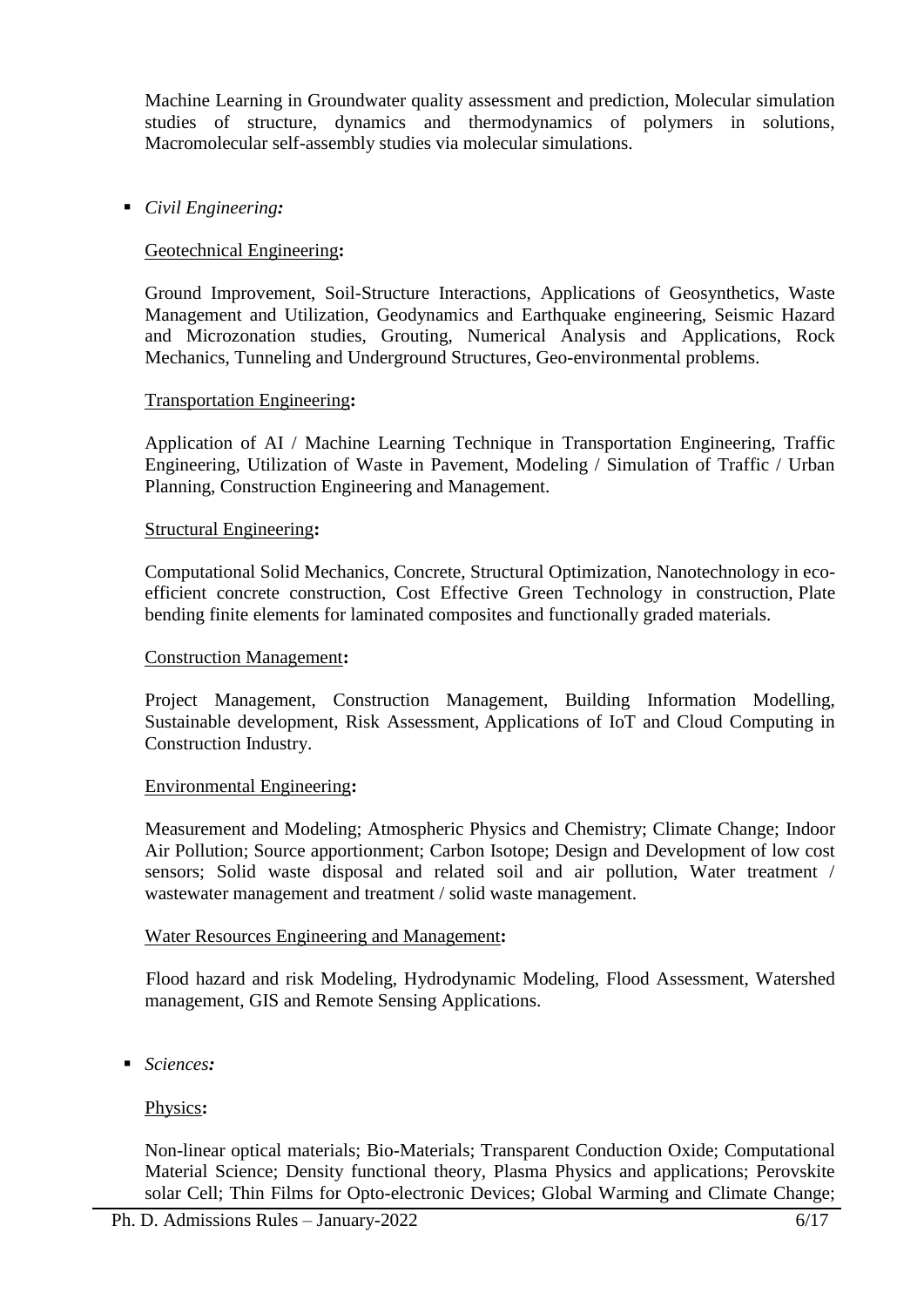Magnetic properties and material; Laser and Photonics; Thermoelectric materials and thin Film transistor; Experimental Nuclear Physics; Flexible electronics, hybrid electronic materials (perovskites) and devices including memory, artificial synapses, solar cells, light emitting diodes.

## Chemistry**:**

Synthetic Organic Chemistry; Assymetric Synthesis; Materials Chemistry; Homogeneous and Heterogeneous Catalysis; Nanomaterials & Photocatalysis; Fuel Cell Technology; Materials for energy storage and conversion; Soft Matter; Medicinal and Environmental Chemistry; Geochemistry

## Mathematics**:**

Mathematical Biology, Computational Neuroscience, Fractional Modeling of Real world problem. Performance measure of distribution warehouses and Software Reliability, Developing Prediction Models, Boundary Element Methods (BEM) for Fluid Flow Problems, Dual Boundary Element Methods (DBEM), Dual Reciprocity Boundary Element Methods (DRBEM), Wave Hydrodynamics, Coastal Engineering, Finite Element Methods in Fluid Dynamics, Computational Seismology, Continuum Mechanics, Solid Mechanics, Functionally Graded Materials, Sustainable Technologies.

Ocean models, Cryosphere Studies, Data assimilation. Mathematical Modelling, Optimization. Magnetohydrodynamics, Computational Fluid Dynamics, Classical General Relativity. Numerical Reservoir Modeling and Simulation, Applied Geophysics and Geostatistics, Fuzzy Sets.

Analytical and Numerical treatment of fluid flow problems, non-Newtonian fluid flows: Biological and Industrial applications.

## *Computer Science and Engineering:*

Security: Block Chain Technology, Cyber Security, Information Security and Privacy, Internet Security, cryptography, Authentication, Cyber Physical Systems. Parallel and Distributed Computing: Cloud Computing, High Performance Computing, Fault Tolerant Computing, fog computing, edge computing. Computer Vision: Image Processing, Video surveillance, Pattern Recognition, Machine Learning, Deep Learning, Remote Sensing, Explainable AI, Industry 4.0. Networking: Wired and Wireless Network, Wireless Sensor Networks and Internet of Things, Software Defined Network, Data Science: Natural Language Processing, Big Data Analytics. Semantics Web: Ontology, Knowledge Databases. Data Structures and Algorithms, Computational Geometry.

*Information & Communication Technology:*

Ambient Assisted Living, Intelligent Digital Speech Signal Processing, Intelligent Financial Signal Processing and Algorithmic Trading Strategies, Antenna Design, High frequency systems, Machine -learning in RF passive component design, Antenna design for intelligent systems, Antenna applications and emerging technologies, Microwave imaging, image reconstruction, computational electromagnetics and learning analytics, Industrial IoT, Machine vision and applications, smart Biomedical devices, Artificial Intelligence, Machine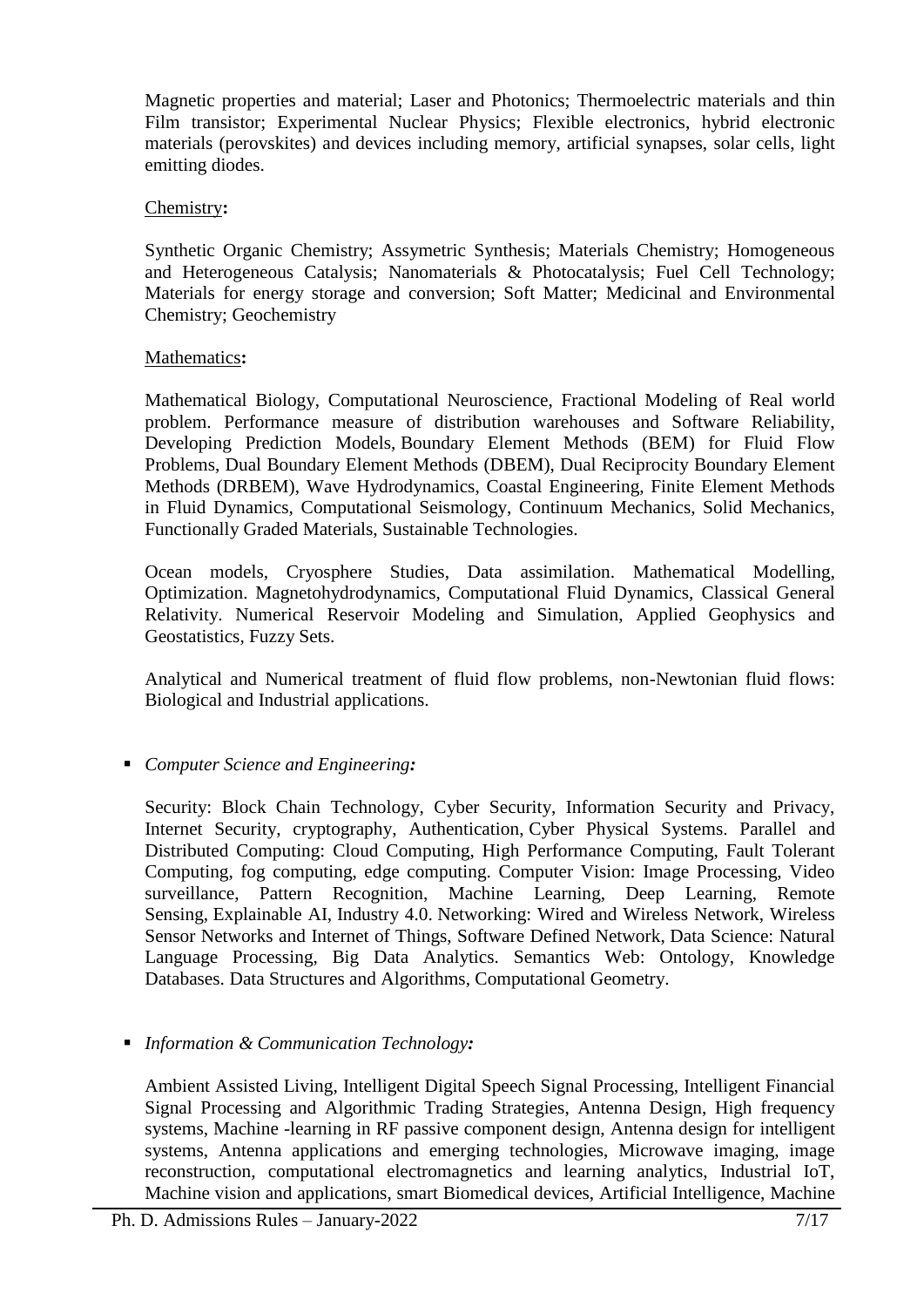learning, Image Processing, Wireless senor networks, Communication, VLSI Design and EDA, Machine Learning for Wireless Communications, Machine Learning for intelligent Optical Networks, Artificial Intelligence in Optical Communications

## PETROLEUM TECHNOLOGY

Earth Science (Paleontology; Ichnology, Basin Analysis, Paleoclimetology and Geochemistry); Hydrocarbon Exploration (Geological and Geophysical), Drilling Engineering (Driling Fluids); Hydrofracturing, Diverter technology; Driling and Stimulation, Cementation; Production Engineering, Reservoir Engineering (Numerical Modelling and Simulation), Reservoir Modeling; Natural Gas Engineering. Unconventional energy (Shale Gas; Gas Hydrates; Geothermal), Enhanced Oil Recovery (Chemical, Simulation, experimental; Nanotechnology and Microbial); Crude Oil Characterization (Molecular); Coal Characterization, Co2 Sequestration and Storage, Flow assurance, Computational Fluid Dynamics, Crude Oil Processing, Petroleum Refining Processes Technology, Hydrogen fuel; Biofuels, low salinity water EOR, Graded materials for offshore structures, Hydrogen Production and Storage.

## FACULTY OF MANAGEMENT

- i) ENERGY SECTOR MANAGEMENT: Petroleum & Natural Gas; Energy Transition; Hydrogen Economy; Energy Economics; Energy Impact on Climate; Energy System Modeling; Power Sector Management; Renewable Energy; Hydrogen; Carbon Sequestration System; Energy Storage; Electric Vehicles; Energy Trade in SAARC Countries; Energy Policy & Regulations and other related areas.
- ii) Marketing, Operations Management, HRM & Organizational Behavior, Information Systems Management, Strategic Management, Financial Management and Accounting, Entrepreneurship, Data Science in Business.

*Note: PhD candidates desirous of pursuing their research in Energy Sector, in addition to Faculty of Management at PDEU, shall also have an option of joining their research through the PDEU-NTPC School of Business Academic Research Initiative. Final allocation of the option however shall depend upon candidate's area of interest and suitable research supervisor.*

## FACULTY OF LIBERAL STUDIES

English Language & Literature, Public Policy & Public Administration, Psychology, Political Science and International Relations, Commerce, Economics, Business administration (Marketing & Finance).

## <span id="page-7-0"></span>3. SELECTION PROCEDURE

There will be a two stage process**:**

i) Written Aptitude Test (WAT) shall consist of 50% weightage on research methodology and 50% weightage on subject specific questions. As a part of this, the question paper on Research Methodology will be of 50 marks, each question will carry one mark. Subject wise Entrance Test will be conducted, which consists of 100 questions, each carrying 1 mark.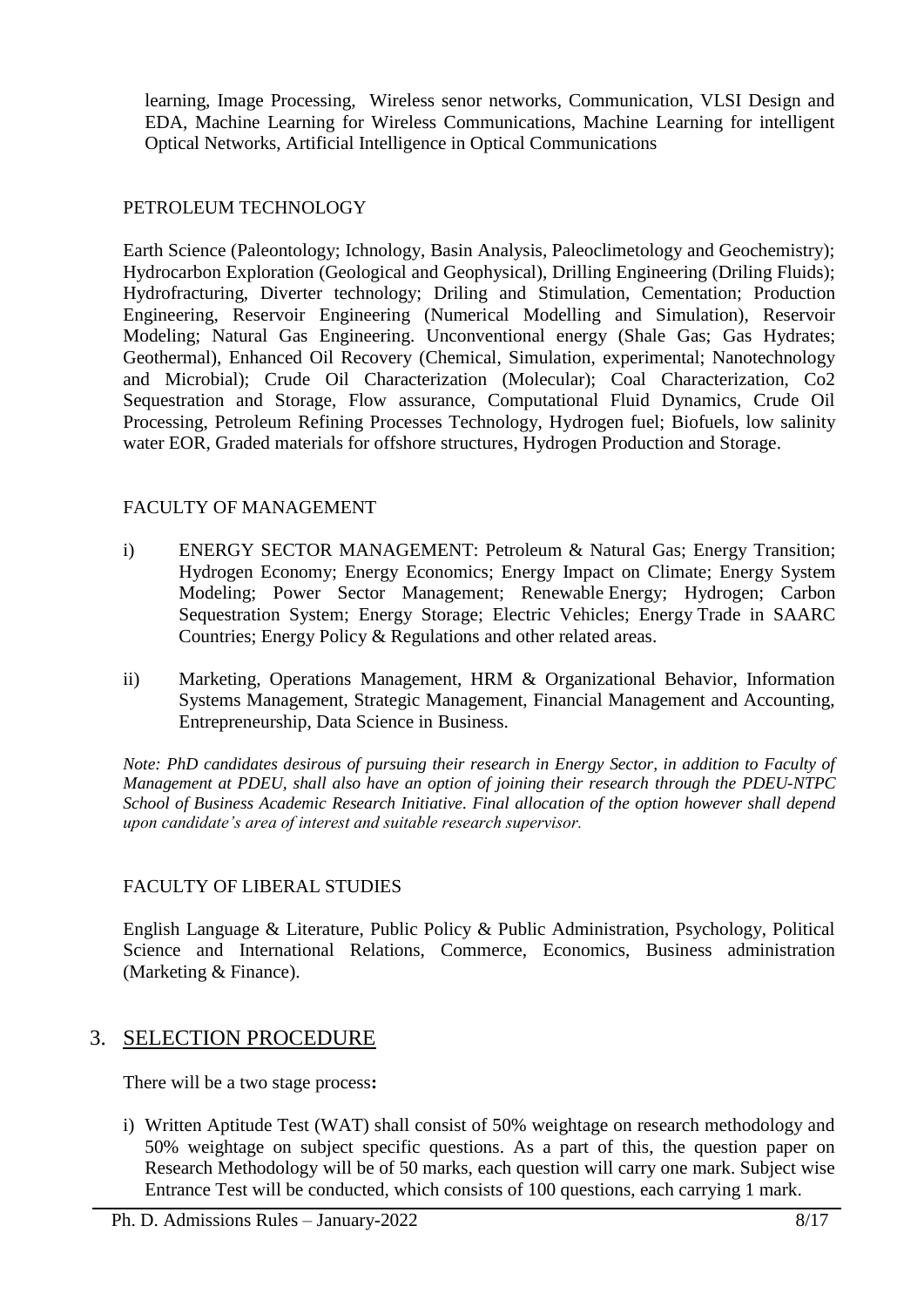Entrance test shall be qualifying in nature with qualifying marks as 50%, and only such candidates will be eligible to appear at the PI - Personal Interview / Viva Voce.

- ii) Candidates shortlisted on the basis of the Entrance Test as mentioned above will be required to appear for PI wherein the candidates have to discuss their research interest / area through a presentation before a duly constituted Committee. The PI shall consider the following aspects, viz.**:**
	- a) Research objectives, Literature Survey, Methodology, Expected results, List of papers referred, & also industry tie up if any.
	- b) Research Methodology aspects for preparing Doctoral Proposal.
	- c) The candidate possesses the competence for the proposed research.
	- d) Whether the research work can be suitably undertaken at the University.
	- e) Contribution to new / additional knowledge out of the proposed research.
	- f) Competence for the proposed research.

Admission merit list for the eligible candidates who qualified in the written test and appeared in PI will be based on 30% of Personal Interview (PI) score, and 70% of Entrance Test score.

While appearing at the selection procedure, the candidate is required to produce original copies of his/her testimonials in support of the candidature. The candidate shall have to ensure all fulfillments to the eligibility requirements while applying for admission.

Application Fee: Rs.700/- (Non Refundable).

## <span id="page-8-0"></span>4. SEMESTER FEES

Non Refundable Fees**:**

| For Part Time students | $\therefore$ Rs.50,000/- per semester                 |
|------------------------|-------------------------------------------------------|
|                        | (Except Hostel, Mess, Transportation and alike)       |
| For Full Time students | $\therefore$ Rs.25,000/- per semester as Tuition fees |
|                        | (Except Hostel, Mess, Transportation and alike)       |

*Other incidental fees shall be chargeable from time to time. No request for the fee refund shall be entertained.*

#### Refundable Fees**:**

| • Library Deposit       | $:$ Rs.5,000/-  |
|-------------------------|-----------------|
| • Caution Money Deposit | $:$ Rs.10,000/- |

The second semester fees shall be collected in installment of Rs.5,000/- per month during the first semester from the fellowship given to the full time students, if any by the University; and so forth for the fees of third semester onwards. The remaining sum collected from the fellowships will be refunded to the student after successful completion of the Ph. D. programme as defined in the academic rules.

It is to be noted that all the processes in pursuance to Ph. D. programme will be conducted mostly on working days and further during normal office hours only; and all the candidates admitted in Ph. D. programme shall have to make convenient to attend such processes accordingly, irrespective of their category whether Full time or Part time.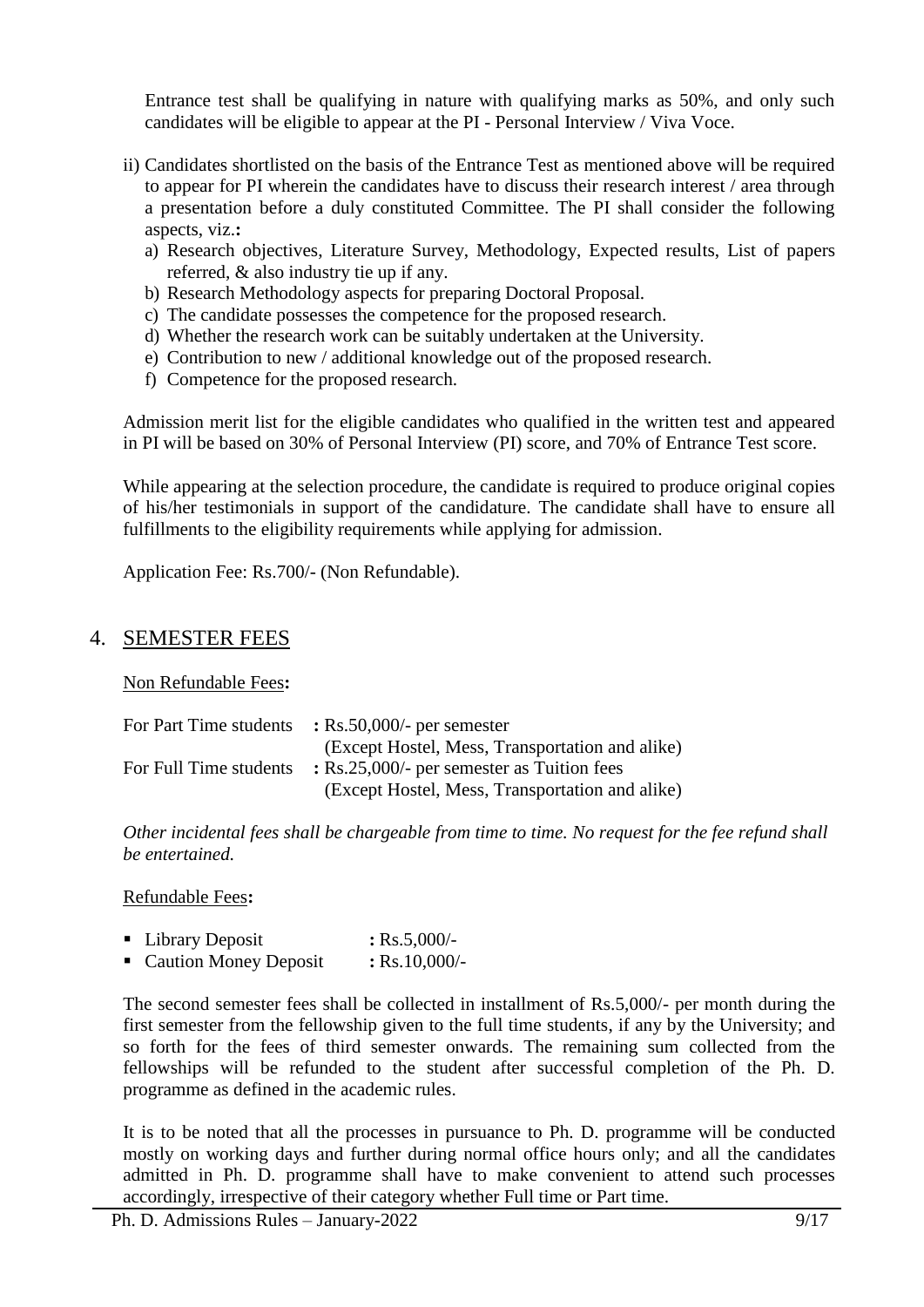## <span id="page-9-0"></span>5. FINANCIAL ASSISTANCE FOR **FULL TIME** CANDIDATES

The University offers financial assistance from its own resources as per its availability in the name of scholarship, who would qualify as per the norms specified below on merit basis as follows:

I. Up to first two years **:** Rs.25,000/- per month as research scholarship In the third year **:** Rs.30,000/- per month as research scholarship

Continuance of the scholarship shall subject to punctuality, discipline, good academic / research progress review.

After third year, the scholarship may continue subject to Semester wise review scrutiny by the Doctoral Committee, but not beyond the fourth year, or till the submission of the Synopsis / Thesis, whichever is earlier.

It shall be mandatory to perform the duties as Teaching Assistant for all the full time candidates availing the scholarship.

M. E. / M. Tech. qualified candidates with valid GATE score admitted to pursue Ph. D. on full time basis in the research areas of Engineering & Technology may be granted the scholarship as mentioned above on merit basis.

M. Sc. (Technology) in GeoScience (3 year full time) qualified candidates having valid GATE / NET / SLET / CSIR score admitted to pursue Ph. D. on full time basis in the research areas of Engineering & Technology may be granted the scholarships as mentioned on merit basis.

The candidates admitted to pursue Ph. D. on full time basis in the research areas of Management may be granted the scholarships as mentioned above on merit basis provided they have valid CAT score with a minimum of 75 percentile at the time of the admission tests or a valid UGC NET / CSIR-UGC NET / SLET/ GATE score.

The candidates admitted to pursue Ph. D. on full time basis in the research areas of Sciences and areas under School of Liberal Studies may be granted the scholarships as mentioned above on merit basis provided they have a valid UGC NET / CSIR-UGC NET / SLET/ GATE score at the time of the admission tests.

Maximum 2 no. of such scholarships are allotted in every Department of Engineering, 2 for every department of SLS, and 2 for SPM.

No other Financial Assistance / Aid will be given to all such students.

The continuance of the Research scholarship shall be subjected to the six monthly academic review, discipline and punctuality of the candidate.

The above policy-procedure is subject to modification whenever found necessary by the University.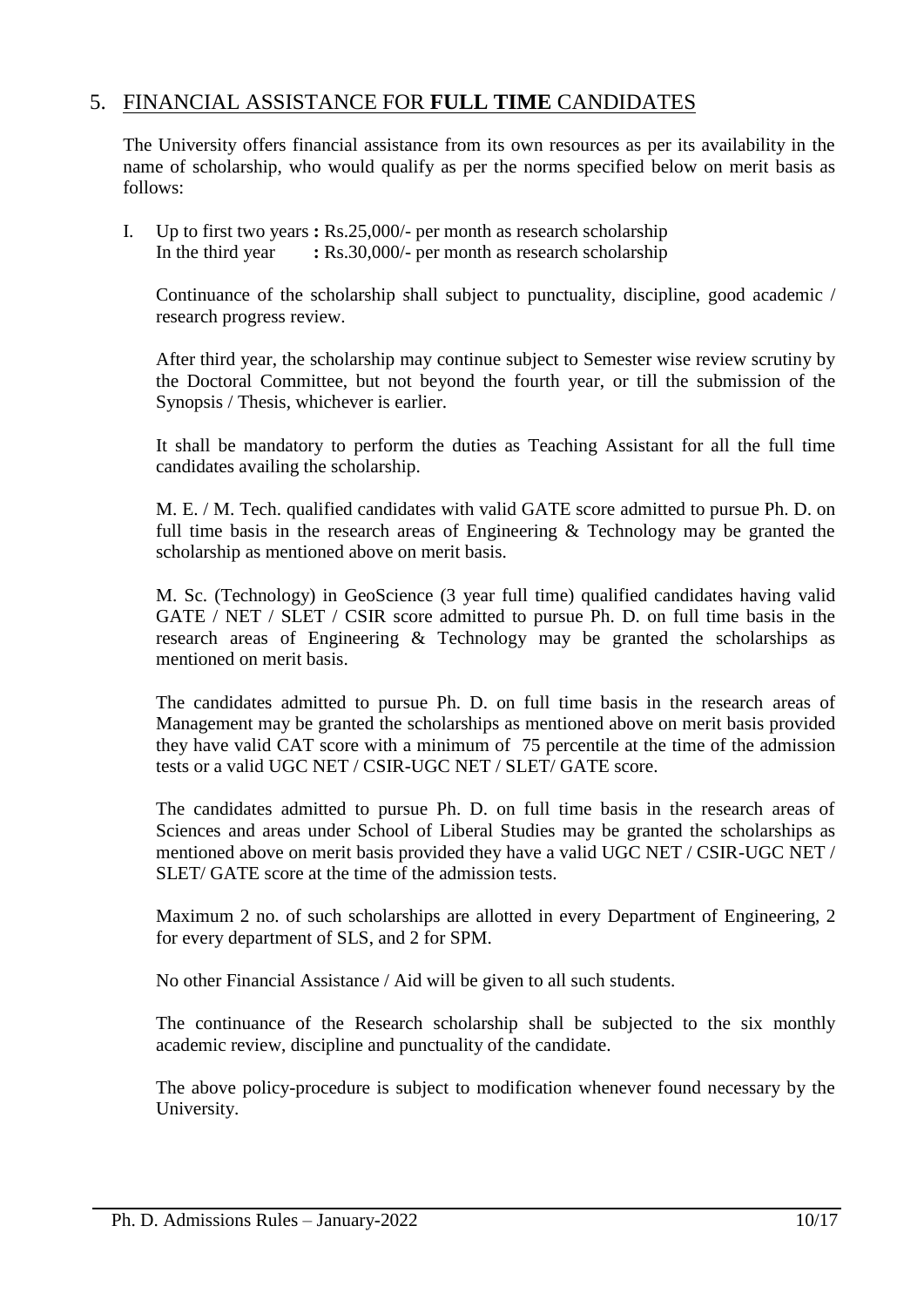II. A financial assistance in the form of a Teaching Assistance (T.A.) ship on merit basis is also available for the students who would not be receiving above referred financial assistance**:** Rs.10,000/- per month.

Maximum 2 no. of T. A. ship are allotted in each department of engineering, 2 for each department of SLS, and 2 for SPM.

III. A financial assistance as sustenance allowance of Rs.6,000/- per month for those who would not be receiving any financial assistance from the above referred categories - I & II, or from any other source.

This T. A. ship may be continued up to 3 years on satisfactory performance based on overall review from semester to semester. During these 3 years such students may be given financial incentive of Rs.2,000/- per publication in approved peer reviewed journals.

The continuance of the financial assistance  $/$  T. A. ship shall be subjected to the six monthly academic review and recommendation of the doctoral committee, discipline and punctuality of the candidate.

Contingency allowance of maximum Rs.10,000/- per year as per the norms. No other Financial Assistance / Aid will be given to all such students.

## Other Conditions**:**

- i) The Research Scholar will have to assist the University / School / Department in its academic work, including tutorials, assignments, laboratory demonstration, supervision of fieldwork, library activities, group seminars, workshops, symposia, etc. from time to time. The total time to be spent on such activities will be around ten hours a week.
- ii) The grant of the scholarship is subject to the condition that the student does not receive any financial assistance in shape of scholarship / any emoluments, salary, stipend etc. from any other source during his / her course of study at the Institute.
- iii) Foreign students and sponsored candidates are not eligible for the scholarship.
- iv) It will be obligatory on the part of every full time Ph. D. student to undertake around ten hours a week of work related to academic & co-academic and research activities as assigned to him / her from time to time. This include tutorials, laboratory classes, development and maintenance of laboratories, assistance in research and activities undertaken by faculty members, maintenance and operation of computer and other central facilities, assistance in library, examinations, etc.
- v) The scholarship will be granted to the student on a monthly basis subject to the satisfactory academic performance and adherence to the University / Institute norms / rules and regulations as applicable time to time, certified by the Supervisor, HoD, Dean, School Director and obligatory work as assigned.
- vi) The student shall be required to give an undertaking to the effect that he / she would not leave the programme midway. In case any student leaves the course in midway he / she will be required to refund the total amount of the financial assistance drawn so far, at the time of leaving the programme.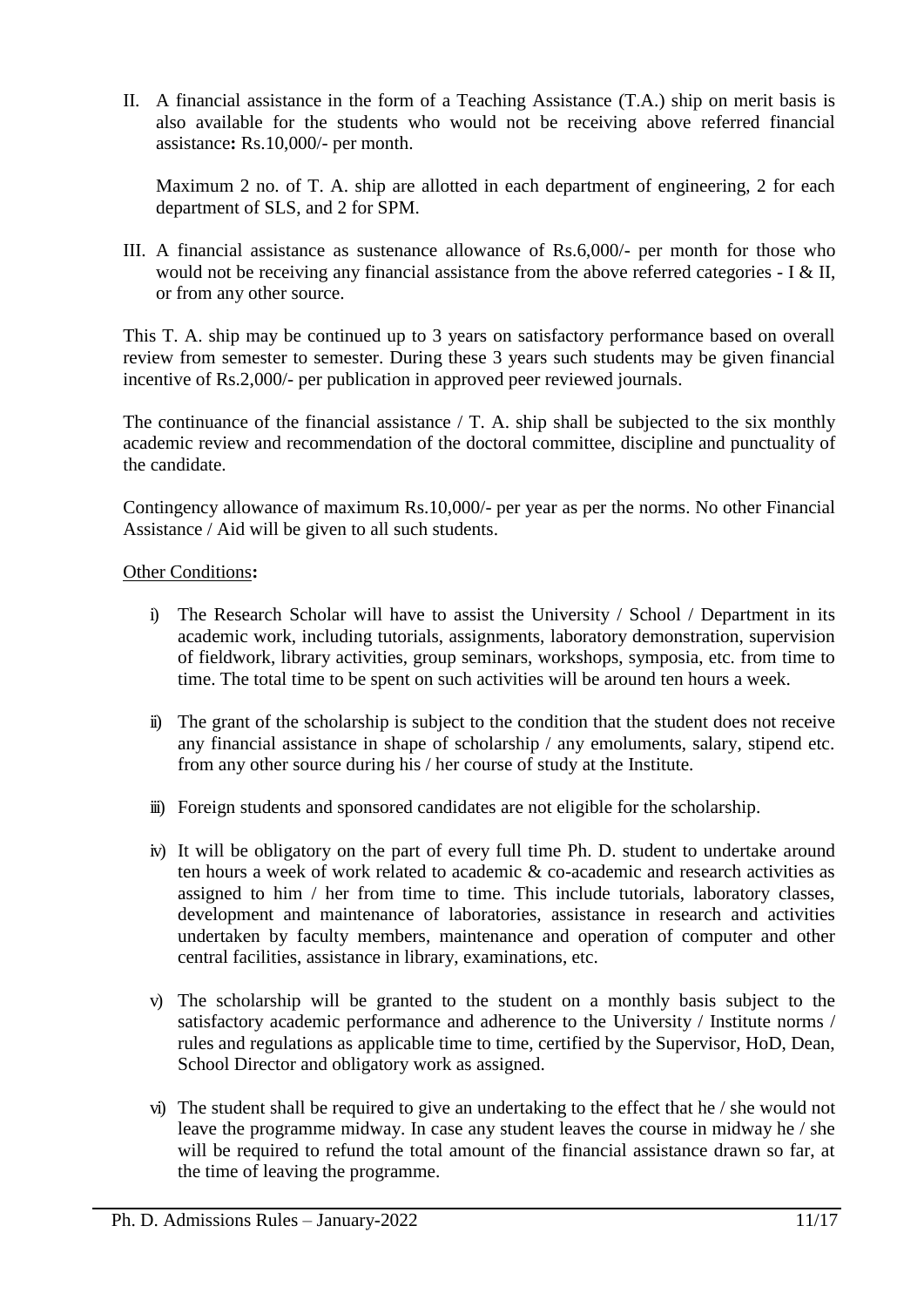## Cancellation of Financial Assistance**:**

The financial assistance is liable to cancellation, in case of misconduct / indiscipline / unsatisfactory progress of research work / failure in any examination related to Ph.D. or he / she is found ineligible later.

## <span id="page-11-0"></span>6. CATEGORIES OF Ph. D. STUDENTS

The University admits students for Ph. D. programme under the following categories**:**

## REGULAR (FULL-TIME)**:**

This category refers to the candidates who work full time for their Ph. D. and may receive scholarship / assistantship from the University as per its policy or scholarship from CSIR / UGC or any other recognized funding agency or may be self-financed.

## SPONSORED STUDENTS (FULL-TIME)**:**

A candidate in the category is sponsored by a recognized R&D Organization, National Institute, Academic Institution, Government Organization or Industry for doing research at PDEU on a full time basis. He/She is required to have at least two years of work experience at the respective field. He/She will not receive any financial support from the University. Sponsorship letter (Form-I) should be attached with the application.

## PROJECT STAFF (PART-TIME)**:**

This category refers to the candidates who are working on sponsored projects in any School of the University and admitted to the Ph. D. programme. The duration of the project at the time of admission should be at least 2 years.

## LOCALLY & PROFESSIONALLY EMPLOYED PERSONNEL (PART-TIME)**:**

This category refers to the candidates who are locally and professionally employed personnel. These candidates should be able to meet supervisor(s) regularly at the University for the guidance on their research work. The applicant must be a regular employee of a recognized R&D Organization, Institute, Academic Institution, Government Organization or Industry at the time of admission and be engaged in professional work in the discipline in which admission is sought. No financial assistance will be provided by the University to such students. It shall be the responsibility of the candidate to submit the "No Objection" Certificate from the Head of the Institute / Organization in which he/she is employed (Form-II) at least before paying the fees of the admission, if offered otherwise the admission shall be liable to cancellation without issuing any notice.

## SPONSORED STUDENTS (EXTERNAL REGISTRATION) (PART-TIME)**:**

This category refers to candidates employed in R&D organizations related to Science, Technology and Engineering having adequate research facilities. The research work leading to the Ph. D. degree may be carried out largely at the parent organization of the candidate under a Local Supervisor from the Organization but with the overall guidance and advice provided by a faculty member of the University (School Supervisor) under whom he/she is registered. The appointment of the Local Supervisor is to be reported to the Director General of the University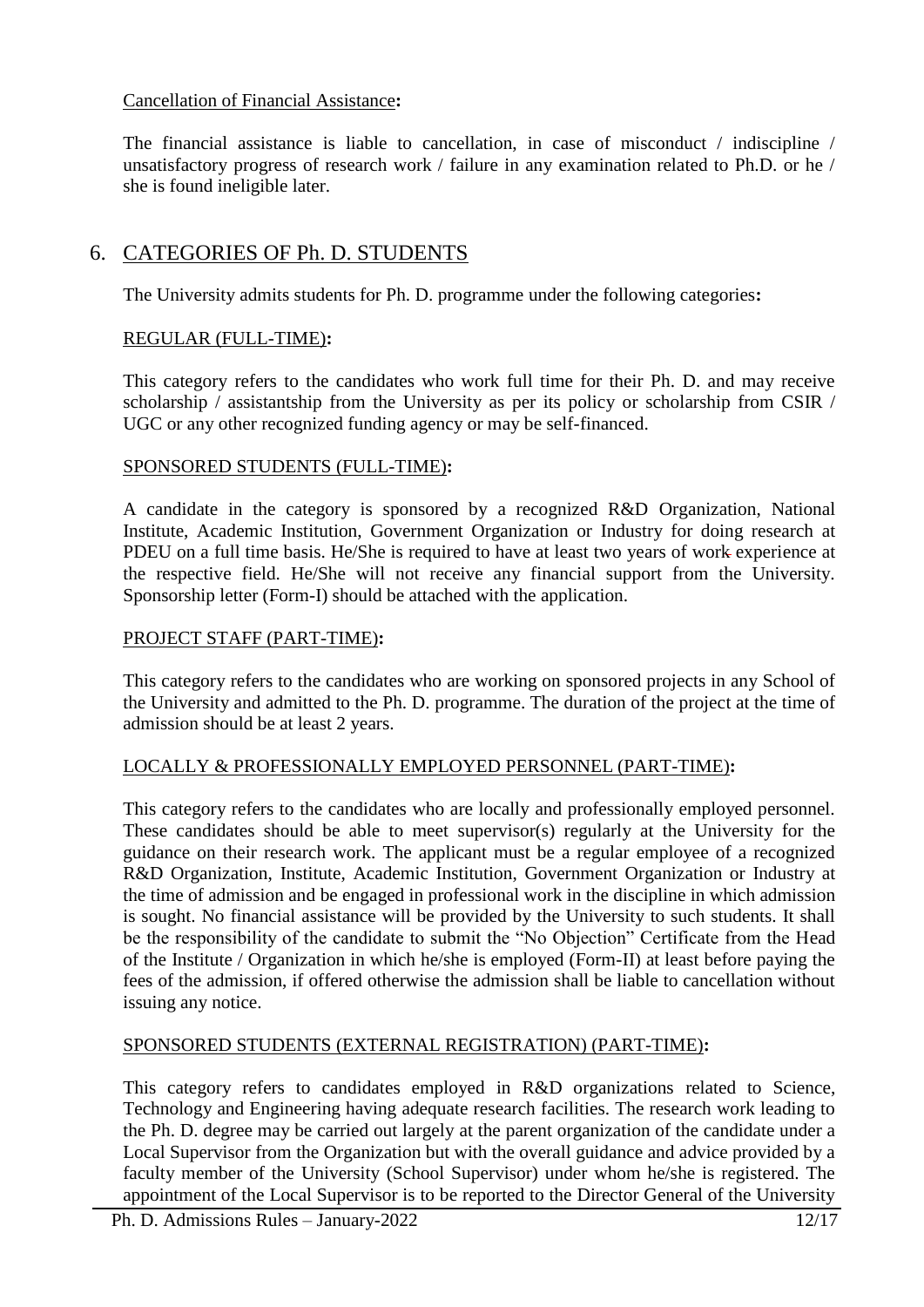through the Director of the concerned School of the University for final approval. Sponsorship certificate from the Head of the Organization where the candidate is employed (Form - III) is required to be enclosed at the time of application. No financial assistance from the University will be provided to such students.

## <span id="page-12-0"></span>7. IMPORTANT DATES

| Last date for Online Application                                     | 28 <sup>th</sup> February 2022 |
|----------------------------------------------------------------------|--------------------------------|
| List of candidates for selection procedure on the University website | $10th$ March 2022              |
| Selection Procedure:                                                 |                                |
| Written Aptitude Test                                                | $25th$ March 2022              |
| Discipline wise proficiency – evaluation (Personal Interview)        |                                |
| Announcement of the list of candidates offered the admission         | 29 <sup>th</sup> March 2022    |
| Last Date for paying fees                                            | $6th$ April, 2022              |
| Induction programme for admitted candidates                          | $11^{th}$ April, 2022          |

## <span id="page-12-1"></span>8. CONTACT DETAILS

*For Admission process related Inquiry***:**

Email ID**:** phdadmission@pdpu.ac.in

| School     | Admin Office     | Faculty Coordinator   Contact No.      |
|------------|------------------|----------------------------------------|
| <b>SPM</b> | $079 - 23275103$ | Dr. Kaushal Kishore $(079 - 23275126)$ |
| <b>SPT</b> | $079 - 23275069$ | Dr. Pawan Gupta $ 079 - 23275065 $     |
| SoT        | $079 - 23275409$ | Dr. Rajesh Gujjar   $079 - 23275451$   |
| SL S       | $079 - 23275244$ | Dr. Vaibhav Shah $(079 - 23275236)$    |

*For Research Area specific Academic Inquiry:*

| Sr.<br>No.     | Research Area       | Professor In-charge                | Email ID                                            |
|----------------|---------------------|------------------------------------|-----------------------------------------------------|
| 1              | Petroleum Engg.     | Dr. R. K. Vij<br>Prof. Sivakumar P | RK.Vij@spt.pdpu.ac.in<br>Sivakumar.P@spt.pdpu.ac.in |
| 2              | <b>Solar Energy</b> | Dr. Indrajeet<br>Mukhopadhyay      | Indrajit. $M@$ sse.pdpu.ac.in                       |
| 3              | Electrical Engg.    | Dr. J. G. Jamnani                  | JG.Jamnani@sot.pdpu.ac.in                           |
| $\overline{4}$ | Mechanical Engg.    | Dr. S. S. Kachhwaha                | Surendra.Singh@sot.pdpu.ac.in                       |
| 5              | Industrial Engg.    | Dr. M B Kiran                      | MB.Kiran@sot.pdpu.ac.in                             |
| 6              | Civil Engg.         | Dr. Tejas Thaker                   | Tejas.Thaker@sot.pdpu.ac.in                         |
| $\overline{7}$ | Chemical Engg.      | Dr. Swapnil Dharaskar              | Swapnil.Dharaskar@sot.pdpu.ac.in                    |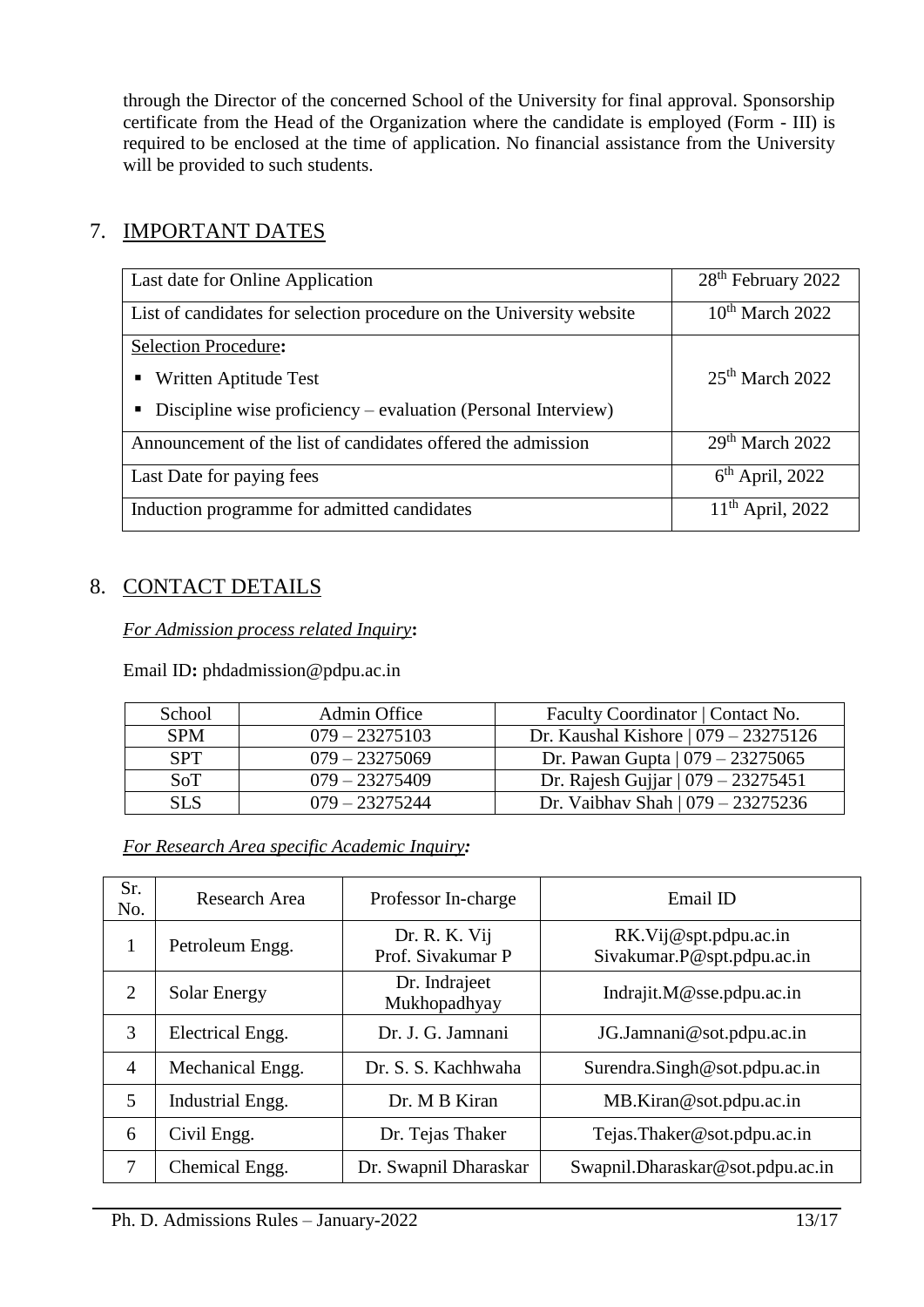| 8  | Environmental Engg.    | Dr. Anurag Kandya       | Anurag.Kandya@sot.pdpu.ac.in       |
|----|------------------------|-------------------------|------------------------------------|
| 9  | Chemistry              | Dr. Rajib Bandyopadhyay | Rajib.Bandyopadhyay@sot.pdpu.ac.in |
| 10 | Physics                | Dr Satyam Shinde        | Satyam.Shinde@sot.pdpu.ac.in       |
| 11 | <b>Mathematics</b>     | Dr. Manoj Sahni         | Manoj.Sahni@sot.pdpu.ac.in         |
| 12 | Computer Engg.         | Dr. Samir Patel         | Samir.Patel@sot.pdpu.ac.in         |
| 13 | Info. & Comm. Tech.    | Dr. Ganga Prasad Pandey | gangaprasad.pandey@sot.pdpu.ac.in  |
| 14 | Management             | Dr. Kaushal Kishore     | Kaushal.Kishore@spm.pdpu.ac.in     |
| 15 | <b>Liberal Studies</b> | Dr. Vaibhay Shah        | Vaibhav.Shah@sls.pdpu.ac.in        |

## <span id="page-13-0"></span>9. COMMUNICATIONS

All communications by the University for the Admission Process will be made through the website [www.pdpu.ac.in. C](http://www.pdpu.ac.in/)andidates are advised to go through the University's website on regular basis for admission updates. The University will not be responsible for non-receipt of any communication, if any made additionally through email / SMS. No individual communication will be entertained.

The aspiring candidates, their parents and well-wishers are advised to check the website of University from time to time for all the latest information updates on the admission process.

These rules are subject to change due to several reasons. The change(s) in any of these rules including modalities of admission process shall be announce and made available on the official website of the University i.e. [www.pdpu.ac.in.](http://www.pdpu.ac.in/) Candidates are advised and are responsible for checking and verifying the latest information on the modalities and specifies of the admission including, but limited to rules, processes criterion, schedule, fee, etc.

## <span id="page-13-1"></span>10. INTERPRETATION

These rules should be read as a whole, for the purpose of interpretation. In implementation of the provisions of these rules, if any difficulty or question arises as to the interpretation of any provision, the decision of the Director General of the University shall be final.

The candidates will be bound by the rules and regulations of the University as applicable during their course of study at the University. Disputes, if any, shall be subject to Ahmedabad jurisdiction only.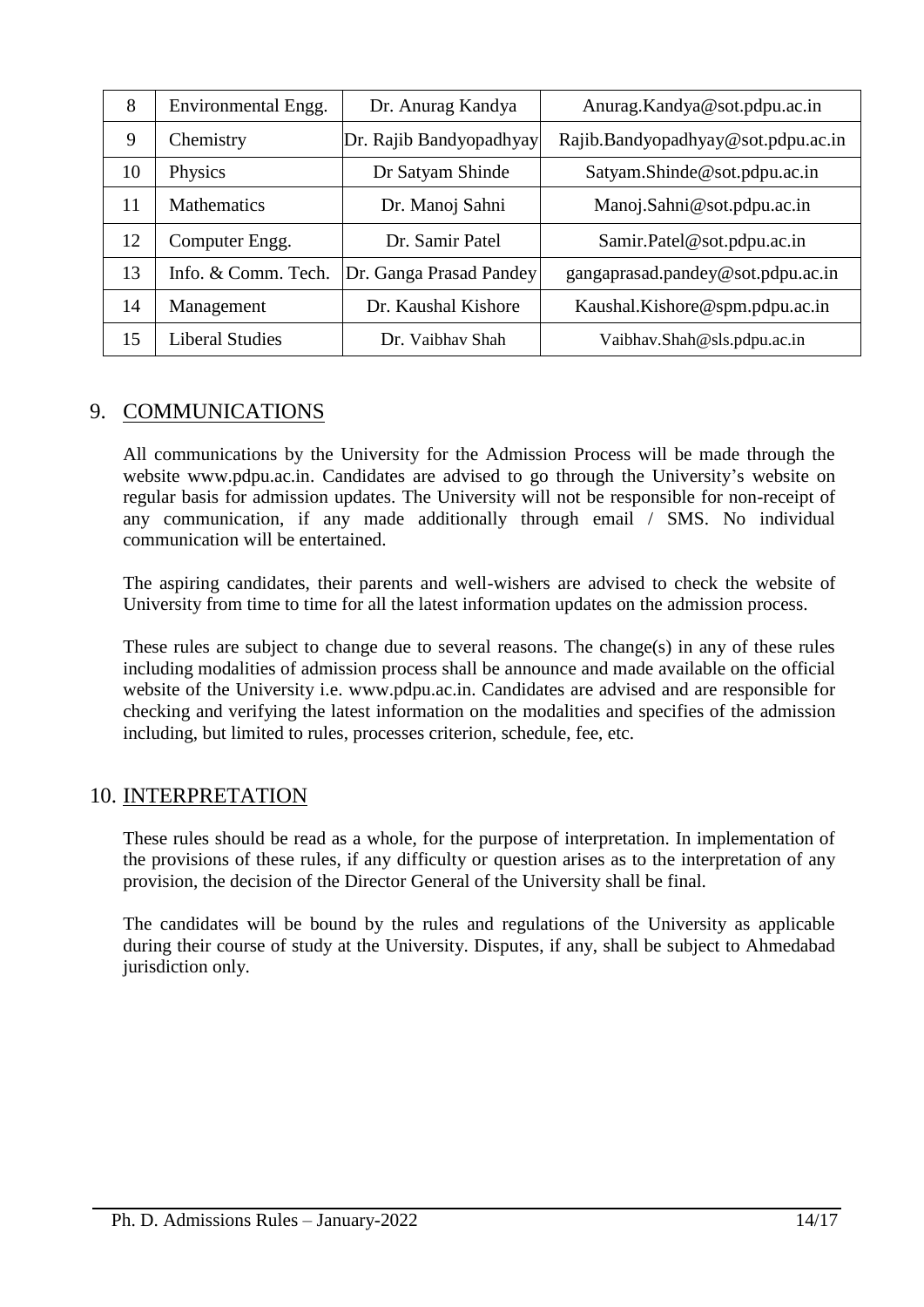## Form - I: Full Time SPONSORSHIP LETTER

(This is required to be on the letterhead of the sponsoring organization)

## Reference No.**:** Date**:**

| To                                 |
|------------------------------------|
| The Director General               |
| Pandit Deendayal Energy University |
| Raisan, Gandhinagar $-382426$      |

Sub**:** Sponsoring an Employee for Ph.D. Programme

Dear Sir,

|  |  | is an employee in our organization on the position of |  |  |
|--|--|-------------------------------------------------------|--|--|
|  |  |                                                       |  |  |
|  |  |                                                       |  |  |

We shall relieve him/her from his/her duties in the organization during the first three years of the Ph.D. Programme.

Signature and Seal of the Sponsoring Authority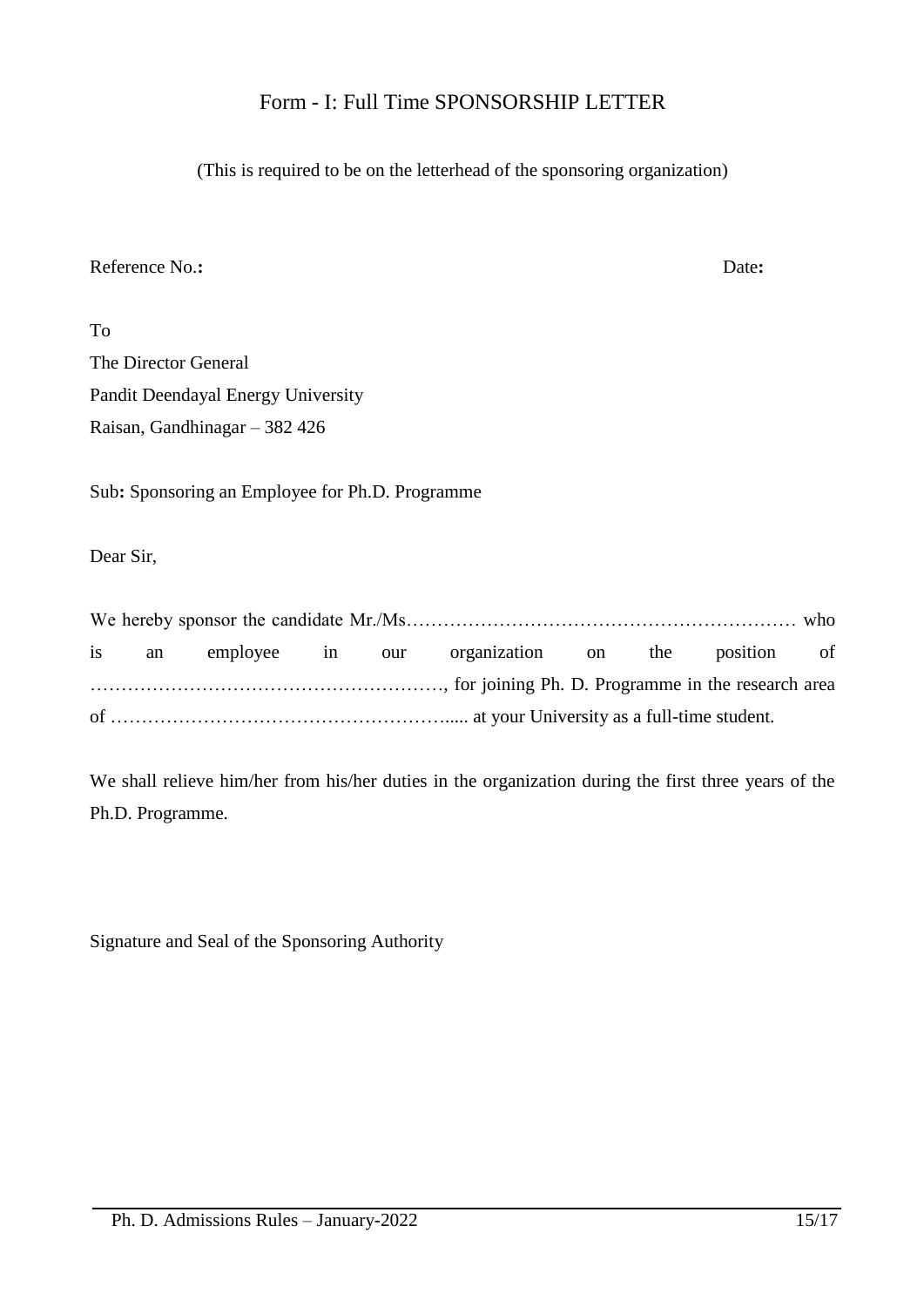Form – II: No Objection Certificate for External Part-Time Candidates

(This is required to be on the letter head of the organization)

## Reference No.: Date:

To

The Director General Pandit Deendayal Energy University Raisan, Gandhinagar – 382 426

## Sub**:** No Objection Certificate

Dear Sir,

|  |  |  | is admitted to the Ph. D. Programme in the research area of |  |  |  |
|--|--|--|-------------------------------------------------------------|--|--|--|
|  |  |  |                                                             |  |  |  |

We shall grant him/her leave of absence to attend the programme related activities at the University as and when required.

| Signature<br>Employer<br>and<br>Seal<br>the |
|---------------------------------------------|
|---------------------------------------------|